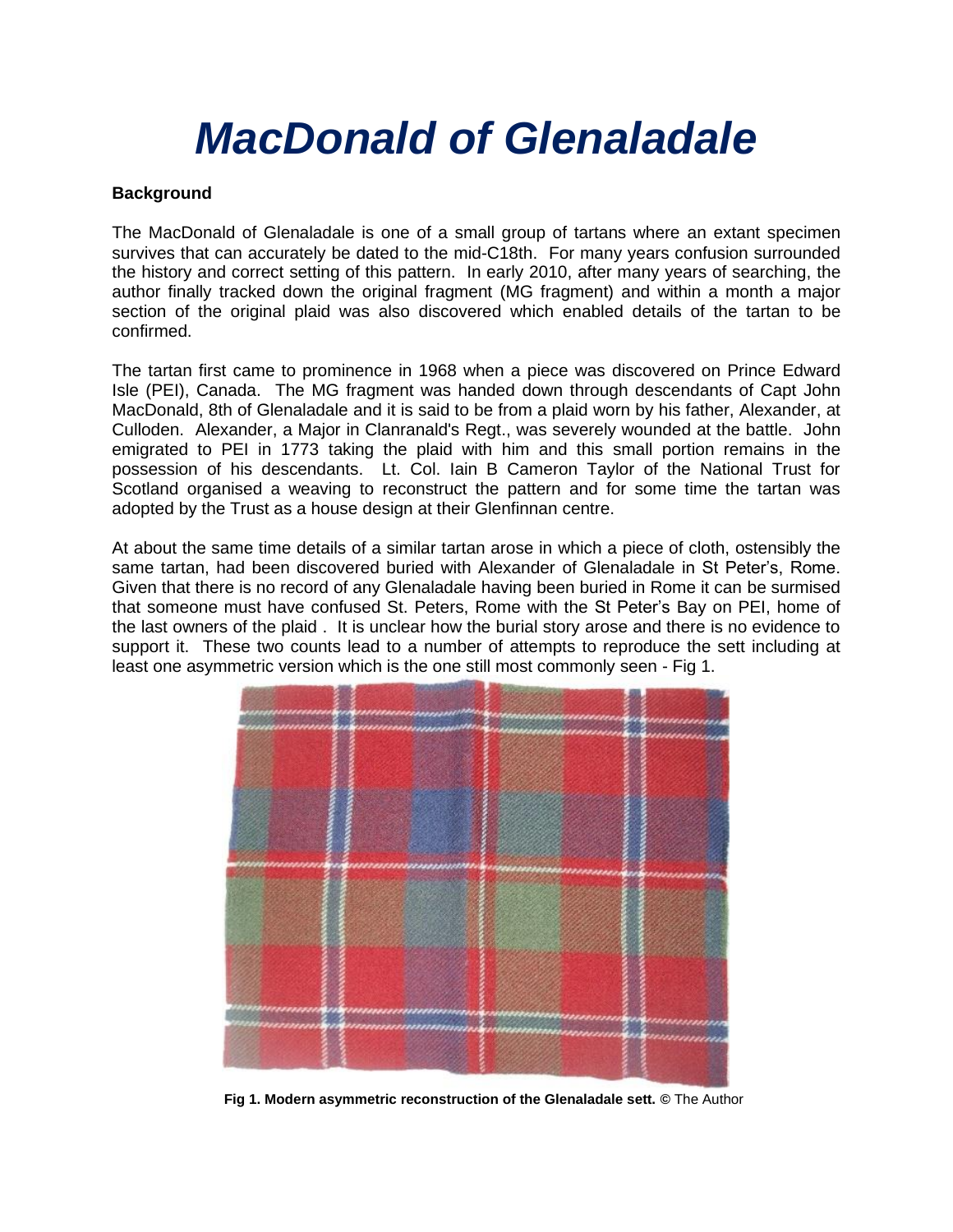The author had always believed these early attempts to reconstruct the sett to be incorrect and were the result of not understanding traditional weaving techniques; including offsetting of the sett to allow the pattern to repeat across a joined plaid, and also the use of selvedge marks<sup>1</sup>.

## **The Original Fragment**

After placing an enquiry on a local PEI online forum in early 2010 the author was contacted by the owner of the MG fragment copied in 1968. She had been given the sample and other artefacts by relatives who were direct descendants of Capt. John MacDonald's family. A photograph (Fig. 2) confirmed that the piece was a fragment of an 18th century plaid of what appeared to be the Glenaladale tartan.



**Fig 2. The original fragment seen by Cameron Taylor.** Photo: Mary Gallant, PEI.

The confusion over the correct setting arises because of the weft pattern in this piece. Moving from top to bottom, the first red square (1), its surrounding blue, and the initial green bar of the next red block conform to the warp but on the next red square down the central decoration of the first is repeated rather than the white enclosed by navy of the alternating warp pattern if the pattern in the traditional format. At the edge of that red square there is then a blue bar rather

<sup>&</sup>lt;sup>1</sup> Details about Selvedge Marks can be found in this **companion paper**.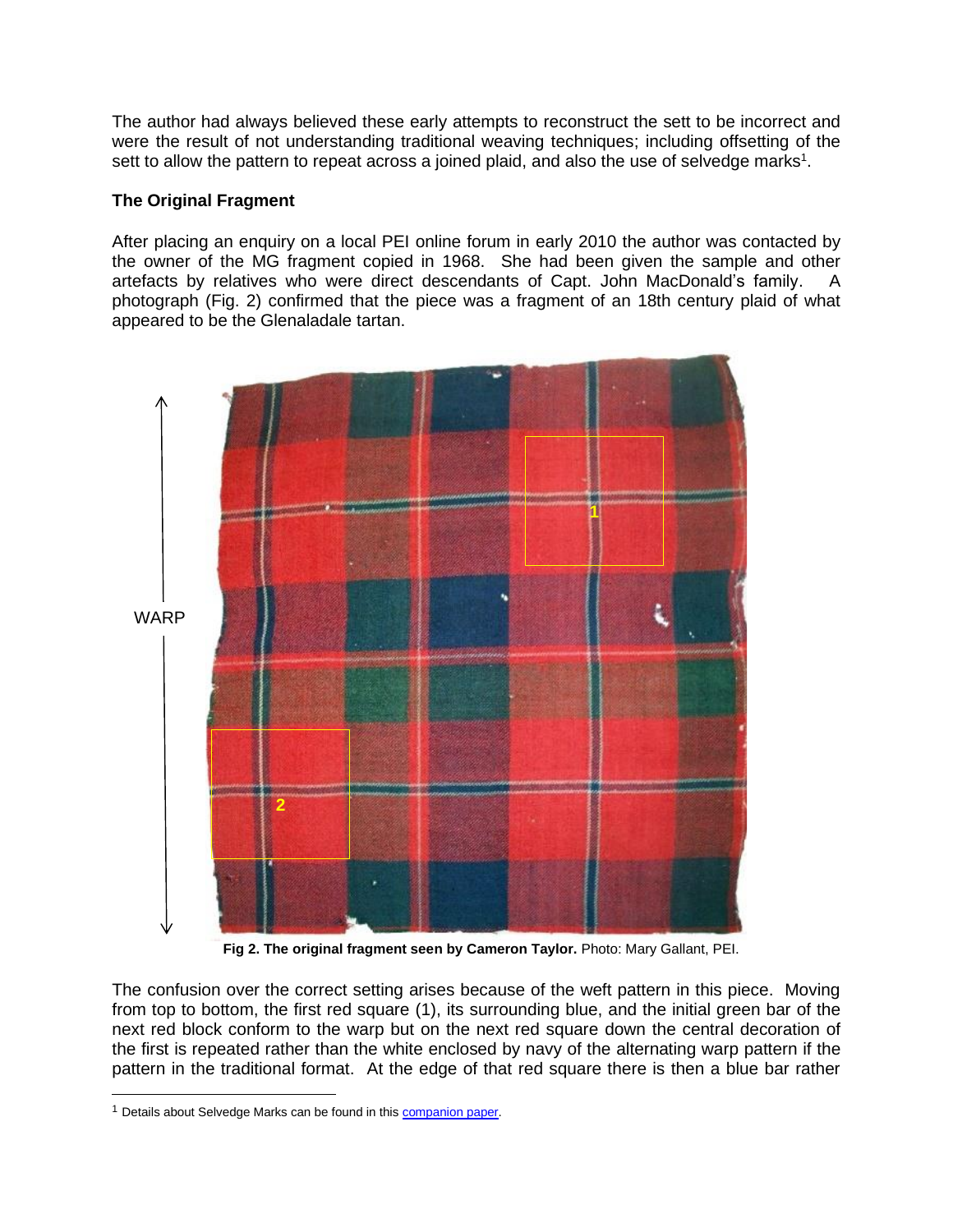than the green that one would expect. When only a portion of the material is seen, as in this fragment, the effect is to draw eye to the centre where the blue and green borders change and thus one sees a red large square, a smaller green and blue one and then another larger red one; and the tartan appears to be asymmetric. In this piece the top right section has a red square (1) on which is centred a navy stripe guarded by light blue, the whole square is bordered by navy blue on two sides. Next is one side of the green that borders two sides of the second red ground (2) on which is centred a white stripe enclosed by broad navy guards. Regrettably the sample was cut from the main plaid towards the edge of the red and so the other side of the green square is missing and had to be assumed. The author believed this to be a weaving error and, based on the warp setting, concluded that the correct setting should be symmetrical. This is discussed in detail later.

There is a turned edge at the top of the fragment which confirms that this was originally a finished plaid rather than a length of cloth, or a piece taken from some other item of clothing. Fig 3 shows a portion of the edge showing that the end was rolled and sewn with a running stitch using some of the red yarn from the plaid.



 **Fig 3. Detail of the sewing at the turned edge. ©** The Author

The fragment's selvedge shows no evidence of any floats (the point where weft threads are carried over during weaving process), nor any weaving in of weft ends; both of which provide evidence suggesting that this was the clean selvedge that would (should) be at the top and bottom of the finished joined plaid.

# **The Original Plaid**

We would have been left with my conjecture of the correct setting but for a remarkable coincidence. Less than a month after tracking down the MG fragment I was contacted by a small museum on PEI<sup>2</sup> concerning an old plaid that they were trying to learn more about and of which they said: *We have come across a piece of Tartan that says it was worn by Alexander MacDonald of Glenaladale, and that he wore it in the Battle of Culloden I've been searching and to me it doesn't look like any of the Pre Culloden MacDonald tartans.*

<sup>2</sup> Garden of the Gulf Museum, Montague, PEI, C0A 1R0 Canada.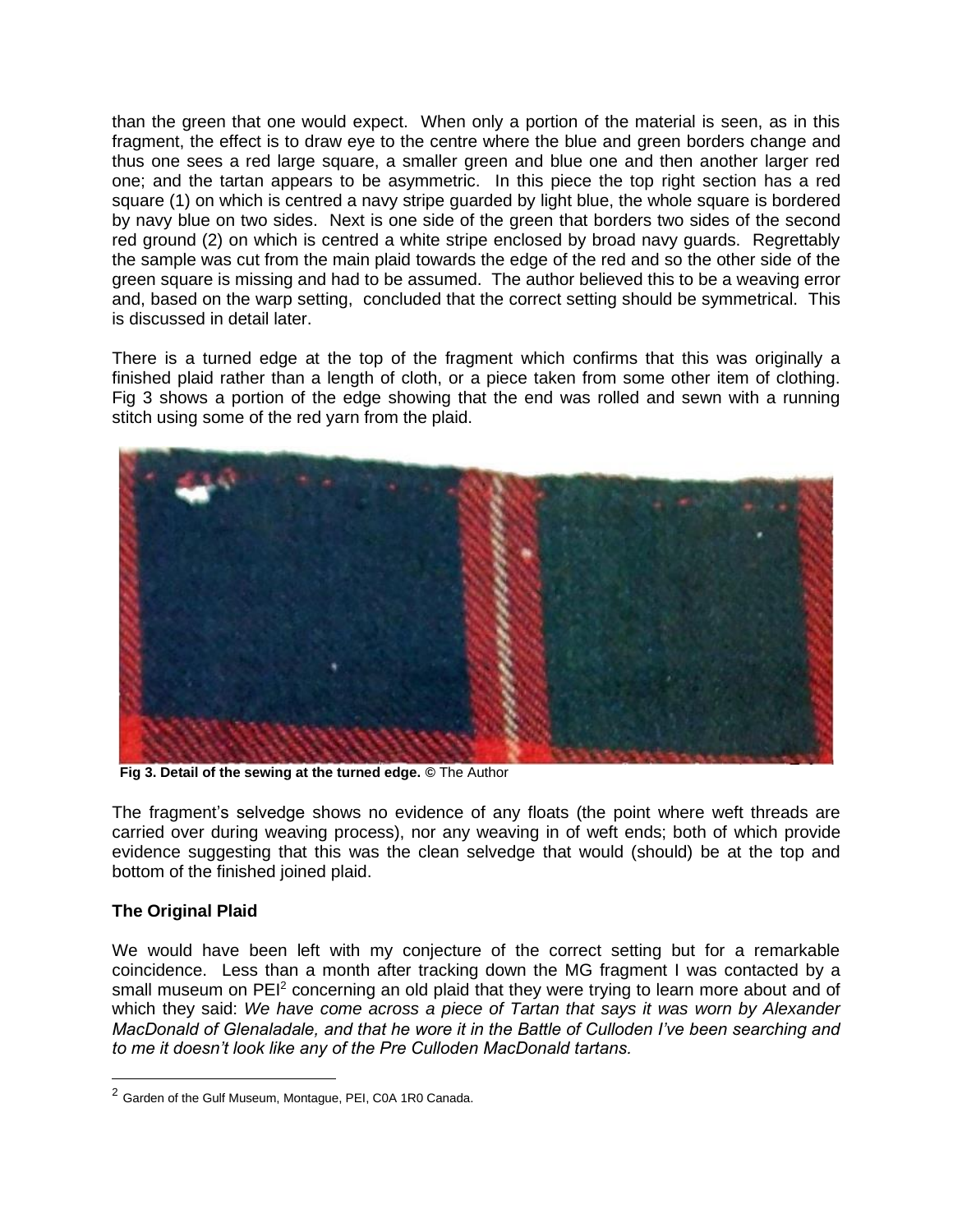A photograph (Fig 4) showed a folded plaid that was obviously a larger portion of the MG fragment on which I'd been working. It was an extraordinary discovery. In the space of three months, and after some 20 years of research, I had tracked down the MG fragment and also the remains of the original plaid said to have been worn at Culloden. The photographs offered a tantalising insight into the original cloth. There was some stitching that suggested that the cloth was joined, something which was commonly done in the  $18<sup>th</sup>$  century to make double width material. It was also apparent that the ragged material had been cut at some point. Whilst I sought some additional pictures that showed the whole piece, at the same time I arranged for the owner of the fragment to visit the museum<sup>3</sup>.



A photograph of the whole piece (Fig 5) showed that the plaid had been very badly damaged at some time and numerous pieces cut off. There is one large piece, marked 'A', which is 24 x 37 inches and includes one selvedge (on the left as viewed). Nine other fragments (B-J) have been roughly attached at some time, apparently at random, and presumably to keep the remaining pieces together. They vary in size and their current position does not reflect their original place in what would have been a considerably larger plaid. By studying the individual pieces, including the original fragment, it is possible to get a better understanding of the plaid's pattern and construction.

**Fig 4. The original Plaid (folded).** Photo: Garden of the Gulf Museum

The plaid was displayed at an exhibition in 1892 where it was described as a *philibeg (kilt)* suggesting that it was intact at the time. One can only speculate as to why the plaid was cut into so many pieces and then many of them reconnected in such a haphazard fashion. The latter process suggests that whoever did it did not understand the original structure and/or could not gather more of the original pieces. A study of the individual pieces revealed that the one marked 'J' comprised two pieces, each with a different selvedge which appeared to have been joined with the same red weaving yarn (Fig 6). This joining technique is consistent with the vast majority of  $18<sup>th</sup>$  century plaid specimens that survive.



**Fig 5. The surviving fragments**. © The Author

 $3$  Despite living on a small island, neither the owner of the MG fragment or the museum staff was aware of the existence of the other piece of tartan.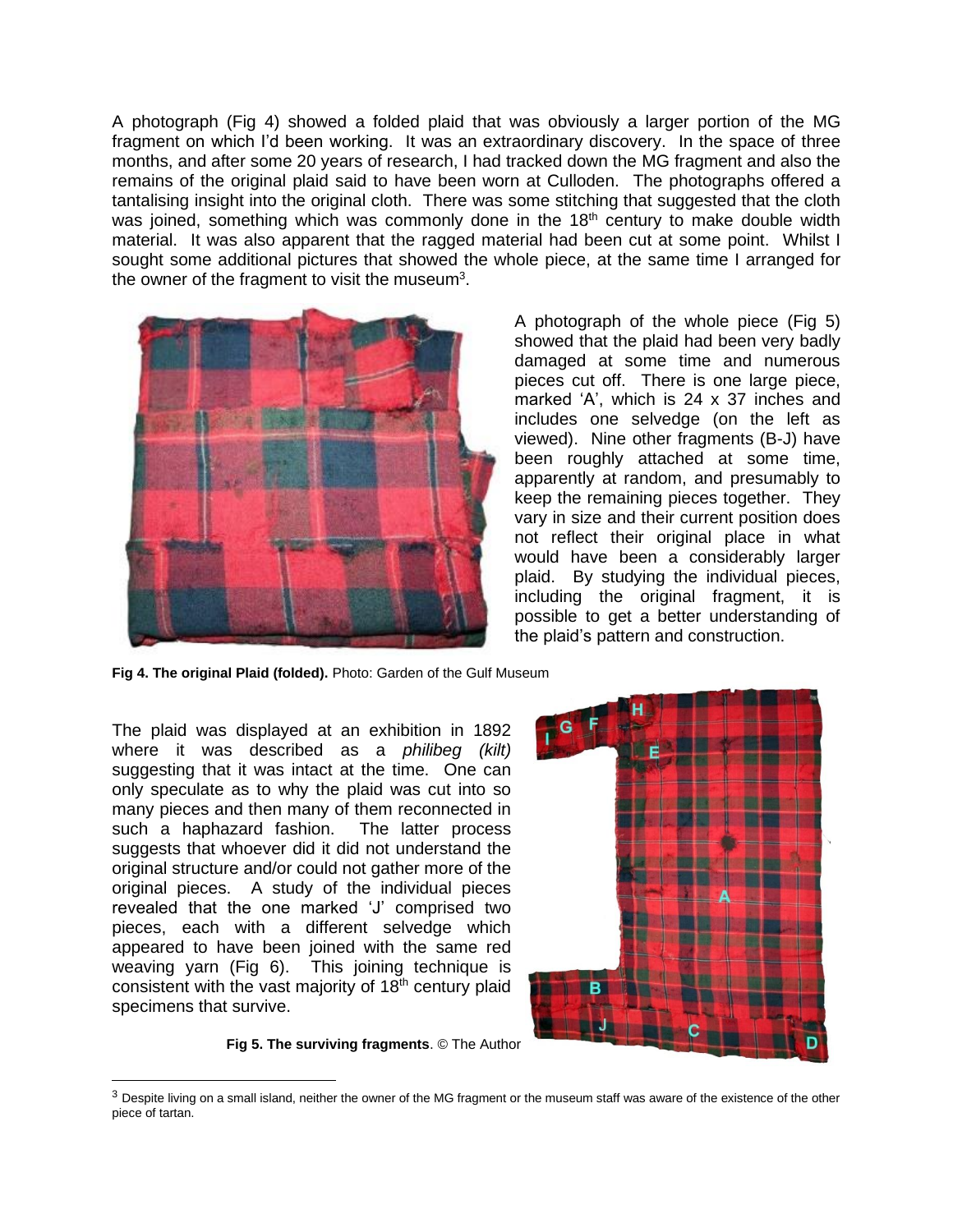

 **Fig 6. Probable join of the original plaid.** © The Author

#### **The Correct Setting**

Although the sett is large, it is a fairly simple pattern. Nonetheless, it seems to have caused the weaver a certain of amount of difficulty as demonstrated by inconsistencies in the weft. This apparent difficulty is possibly explained by the warp layout which shows the full width of the warp on the loom (Fig 7).



**Fig 7. Layout of the original warp.** © The Author

This warp layout is problematical and technically incorrect. It shows the red ground bordered by alternating blue and green bands, right and centre, and what appears to be a selvedge pattern (marked by the arrowed section). However, in order for the sett to repeat when the two pieces of cloth are joined the warp would have had to be narrowed or widened to finish on one of the two pivots; for example, the narrow blue in the layout below (Fig 8).



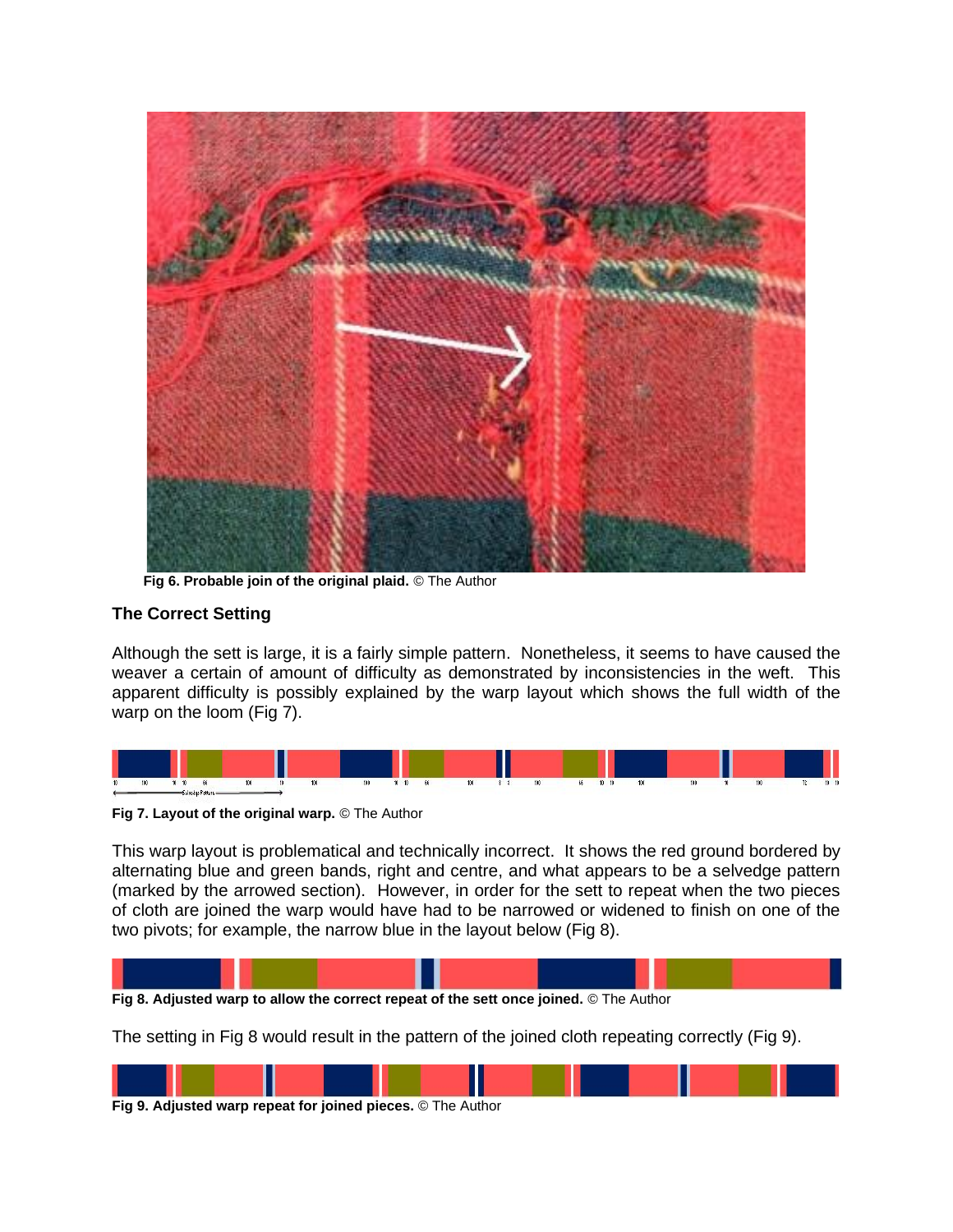If the adjusted setting is used then the pattern repeats normally across the whole cloth and finishes with a selvedge mark on each side. So why was this not done? This unbalanced warp is not unique and there are at least two other early-mid  $18<sup>th</sup>$  century examples of plaid settings where the pattern does not repeat correctly. The reason may have been the fact that the width of the cloth was paramount and the adjusted sett would have resulted in material that was either too narrow, even when joined, or too wide. The weaver could of course have amended the threadcount to fit the width, however the resulting sett would have been very large. Alternatively, the intended warp may have been miscalculated and was wider than the available loom, resulting in the woven cloth finishing short of the intended joining pivot. Regardless of reason, I believe that the original setting can be shown to have been a repeating sett (Fig 10).



**Fig 10. Reconstruction of the Glenaladale tartan. ©** The Author

In this type of pattern there are two red ground areas, often decorated (having fine stripes on them). Each is alternately enclosed within a blue and then a green border which in turn are separated by a stripe of the ground colour (red) often accompanied by other fine stripes; in this case it's white. This type of layout is typical of a number of surviving  $18<sup>th</sup>$  century plaids which lends support to this setting being a more logical one. A comparison is at Fig 11. Of the four, only the one from Rothiemurchus (the fourth strip) is asymmetric, which was a rarer technique.



**Fig 11. Comparison of the revised Glenaladale, Lumsden of Kintore and unnamed plaids from Nethybridge, Rothiemurchus. ©** The Author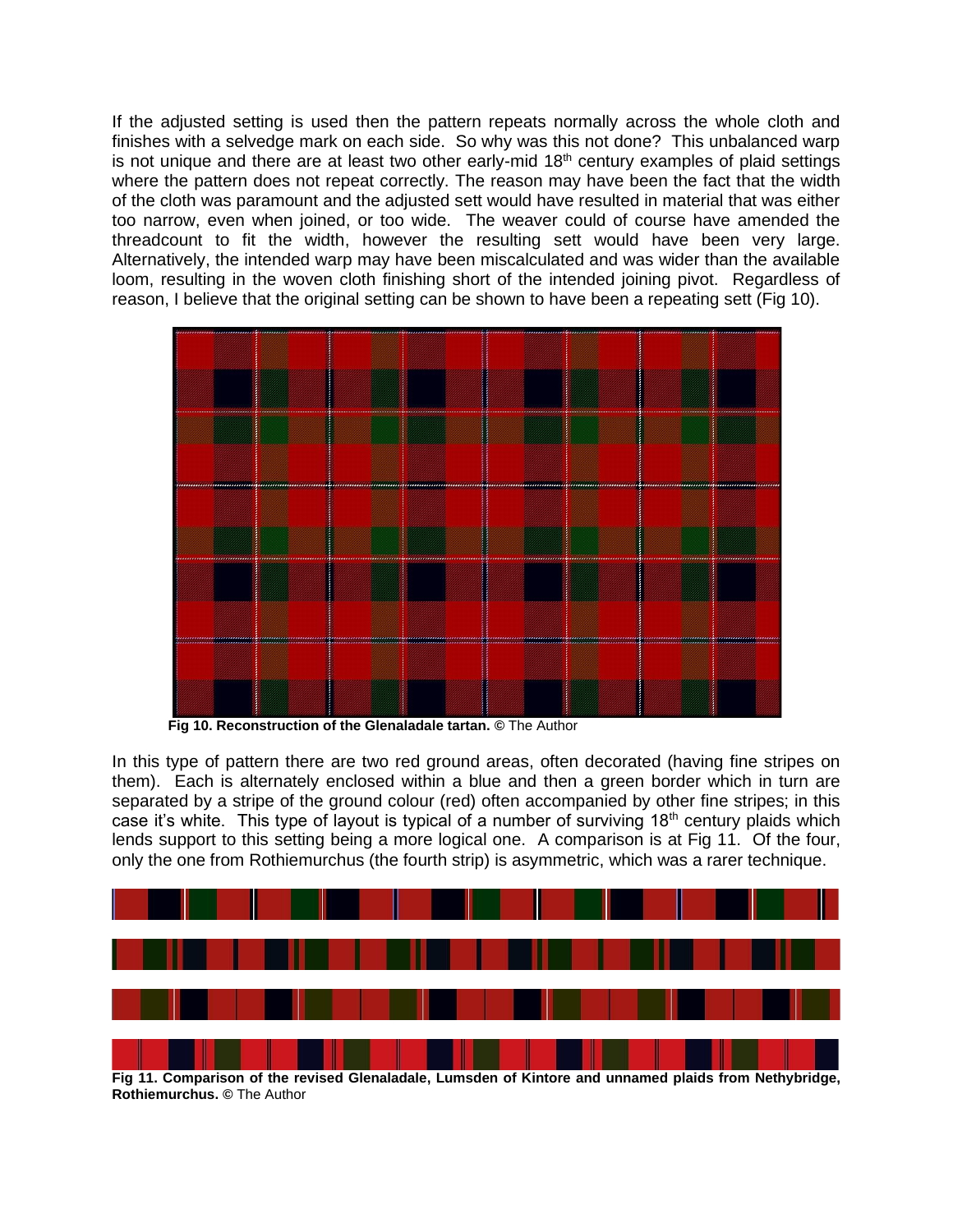#### **Conclusion**

The structure of the cloth is consistent with the claimed mid-C18th origin and the tartan can be dated with certainly to the period c1740-70. It is also one of the few surviving specimens of the time that can be connected to an individual family. The discovery of a significant portion of the original plaid leaves us in no doubt about the correct setting or the fact that the tartan should be symmetrical. And although it's impossible to say whether or not it was actually worn at Culloden it certainly could have been. Examination of the fragments allows a number of deductions:

- The single width of the material was wider than 24".
- The selvedge on pieces A and B (Fig 5) have white whip stitching over the whole length but these do not join the two pieces. Fragment J shows that the two pieces of the plaid were joined by red yarn on opposite selvedges.

• An error in the original MG piece appears in the centre of fragment A also (the stripe where the central large hole is should be blue guarded by white). Because the MG fragment has a turned end which is missing in fragment A it means that there were at least two similar weaving errors in the weft.

And what of the original MG fragment? It cannot be fitted to any of the remaining fragments but it can be orientated to fragment A and aligned with the setting of the larger portion (Fig 12).

A double plaid of the mid-C18th would normally have been made from two sections of single width cloth  $26-30$ " wide – see my paper on the Nova [Scotia plaids](http://www.scottishtartans.co.uk/Two_Plaids_from_Antigonish_County.pdf) for an example. Commonly the warp would have been offset in order that one edge would have finished at a pivot, so that when turned and joined the pattern would repeat. Piece A is 24" wide and ends in a ragged edge on one side. The original fragment aligns with and slightly overlaps this edge by some 1.5 inches. It seems to offer the logical solution to the second selvedge meaning that the original cloth would have been 25-26 inches wide. Such a width is consistent with cloth of the period and would mean that the warp would have been two half setts plus a continuation into a third for the border. This does not explain why the blue and green blocks at the selvedge are transposed. Perhaps the weaver made a major error in the warping and then decided to weave the material without correcting it. Alternatively, it was done deliberately as a form of selvedge pattern. Neither explanation is particularly satisfying. As a weaver I would have wanted the pattern to repeat correctly or would have added a more elaborate border. We will probably never know why the cloth was woven this way.



**Fig 12. Possible position of the MG piece compared to the main section of the plaid. ©** The Author